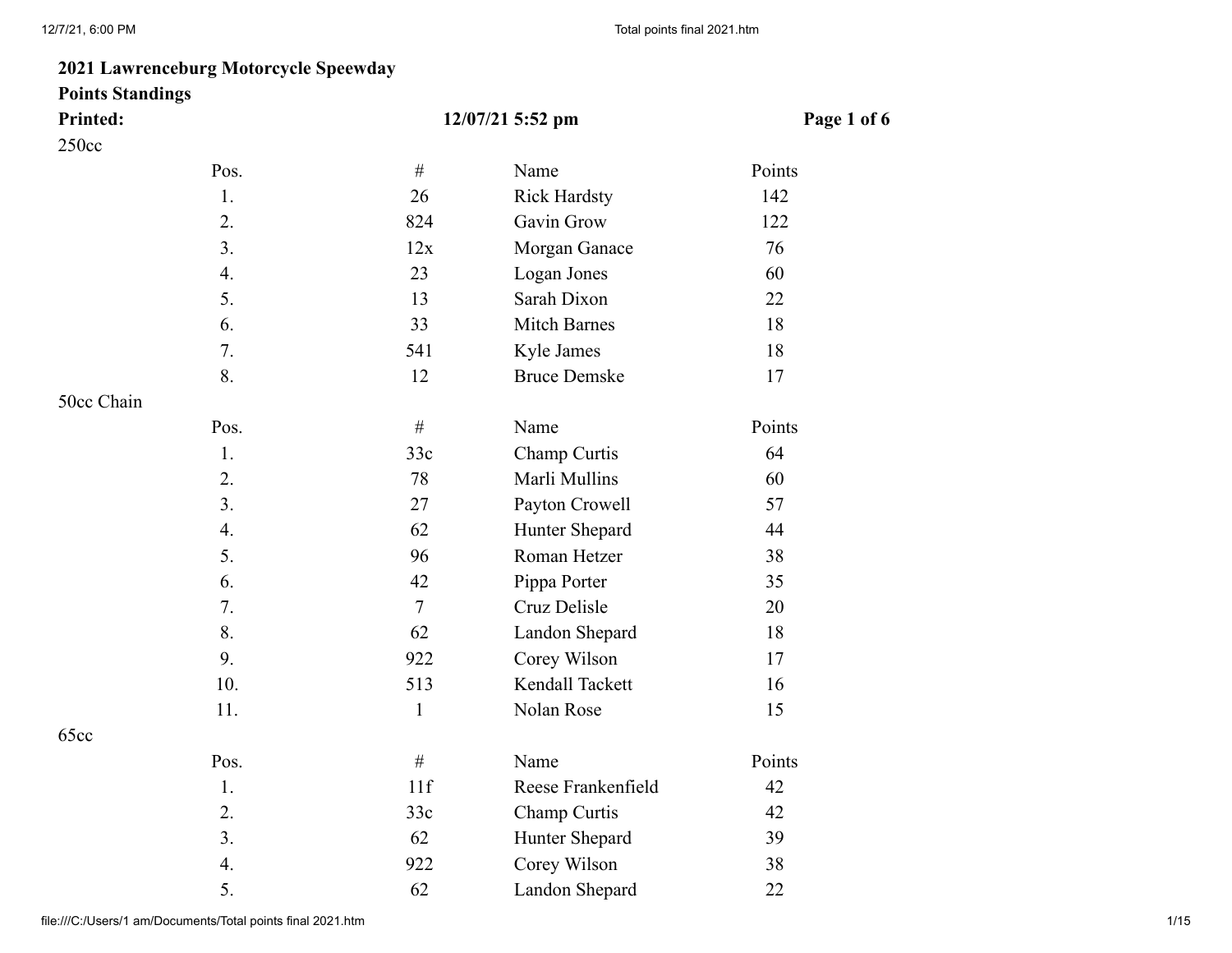| 12/7/21, 6:00 PM |      |                | Total points final 2021.htm |        |
|------------------|------|----------------|-----------------------------|--------|
|                  | 6.   | 110x           | Charlie Jakes               | 22     |
|                  | 7.   | 84             | <b>Wyatt Gosser</b>         | 20     |
|                  | 8.   | 33             | Caleb Curtis                | 18     |
|                  | 9.   | 42             | Pippa Porter                | 17     |
|                  | 10.  | 34             | Hunter Messer               | 16     |
| 85cc             |      |                |                             |        |
|                  | Pos. | $\#$           | Name                        | Points |
|                  | 1.   | 32             | <b>Bryson Porter</b>        | 77     |
|                  | 2.   | 33             | Caleb Curtis                | 59     |
|                  | 3.   | 110x           | Charlie Jakes               | 44     |
|                  | 4.   | 26             | Cody Mishey                 | 40     |
|                  | 5.   | 11f            | Reese Frankenfield          | 33     |
|                  | 6.   | 9              | <b>Emily Carter</b>         | 18     |
| Animal           |      |                |                             |        |
|                  | Pos. | $\#$           | Name                        | Points |
|                  | 1.   | 56             | Rob Stewert                 | 120    |
|                  | 2.   | 3 <sub>b</sub> | <b>Stephanie Bross</b>      | 120    |
|                  | 3.   | 32             | Joe Thomas                  | 44     |
|                  | 4.   | 419            | Jim Fosht                   | 22     |
|                  | 5.   | 15             | Joe Warning                 | 17     |
|                  | 6.   | 31             | Kenny Stewart               | 17     |
| Atv 2            |      |                |                             |        |
|                  | Pos. | $\#$           | Name                        | Points |
|                  | 1.   | 11k            | Kevan L. Schnebelt          | 146    |
|                  | 2.   | 19r            | Robert Schnebelt            | 137    |
|                  | 3.   | 81             | Layne Nelson                | 62     |
|                  | 4.   | 41             | Dylan Crusenberry           | 60     |
|                  | 5.   | 76             | Jimmy Vincent               | 52     |
|                  | 6.   | 74             | David Warthan               | 45     |
|                  | 7.   | 85             | Ian Murphy                  | 33     |
|                  | 8.   | 8 <sub>b</sub> | Tyler Barkdull              | 33     |
|                  | 9.   | 514            | Nathan Hughes               | 32     |
|                  | 10.  | 8h             | Justin Haste                | 32     |
|                  |      |                |                             |        |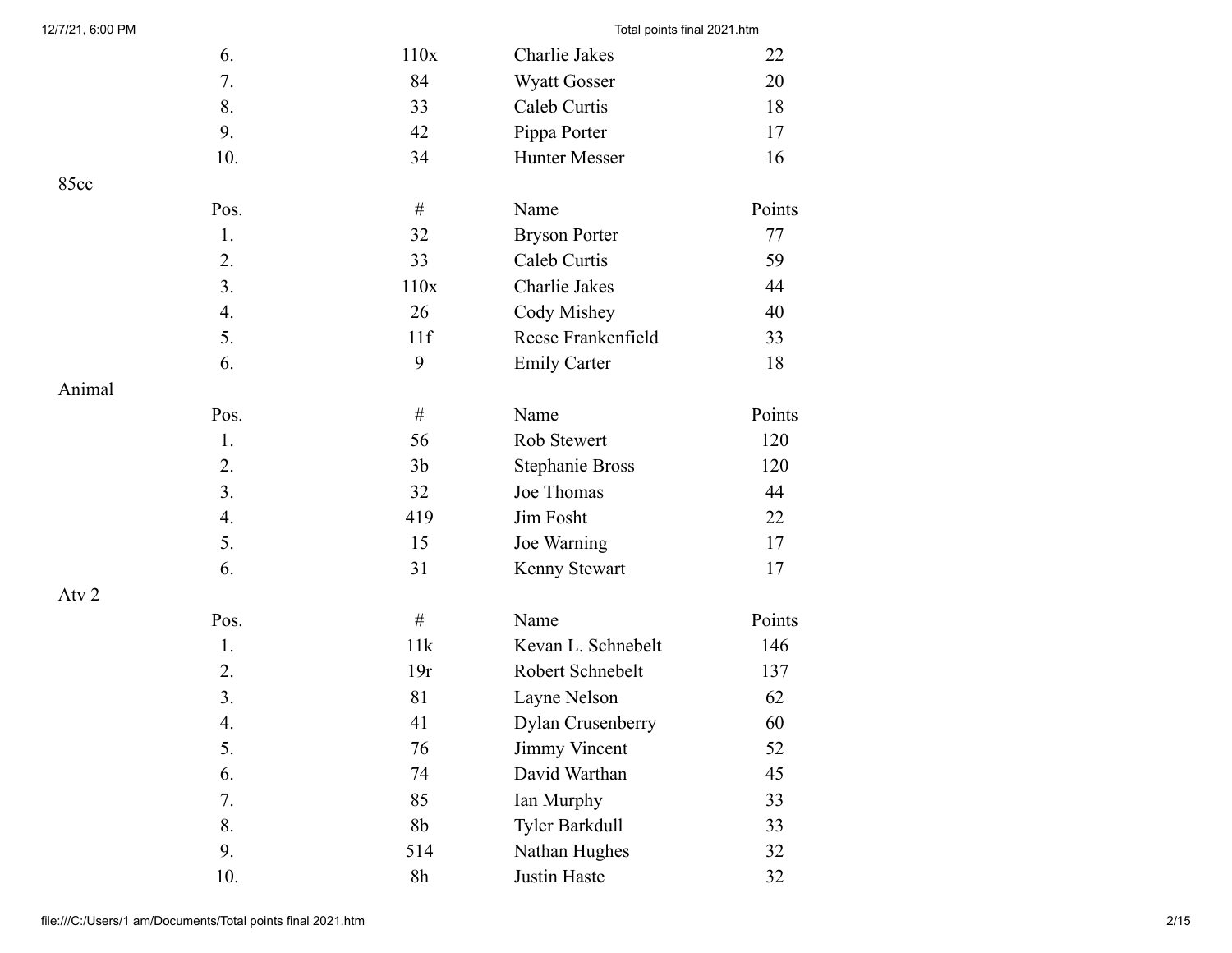| 11.                     | 11k            | <b>Brady Schnebelt</b> | 22     |
|-------------------------|----------------|------------------------|--------|
| 12.                     | 115            | Noah Steuer            | 18     |
| 13.                     | 115            | Saden Q. Schnebelt     | 17     |
| 14.                     | $\mathbf{1}$   | Zach Price             | 16     |
| 15.                     | $\mathbf{1}$   | <b>Trent Burdette</b>  | 16     |
| 16.                     | 88             | Chuck Diekhoff         | 16     |
| 17.                     | 13n            | Nick Vaught            | 14     |
| 18.                     | 23             | Michayla Warthan       | 13     |
| 19.                     | 151            | <b>Braden Terrell</b>  | 13     |
| Atv Open                |                |                        |        |
| Pos.                    | $\#$           | Name                   | Points |
| 1.                      | 11k            | Kevan L. Schnebelt     | 148    |
| 2.                      | 19r            | Robert Schnebelt       | 133    |
| 3.                      | 81             | Layne Nelson           | 94     |
| 4.                      | 41             | Dylan Crusenberry      | 64     |
| 5.                      | 8h             | <b>Justin Haste</b>    | 35     |
| 6.                      | 8 <sub>b</sub> | Tyler Barkdull         | 30     |
| 7.                      | $\mathbf{1}$   | Zach Price             | 22     |
| 8.                      | 11k            | <b>Brady Schnebelt</b> | 22     |
| 9.                      | 514            | Nathan Hughes          | 20     |
| 10.                     | 16             | <b>Bobby Fannin</b>    | 20     |
| 11.                     | 79             | Russell Heydon         | 18     |
| 12.                     | 03             | <b>Braiden Heidon</b>  | 18     |
| 13.                     | 115            | Noah Steuer            | 18     |
| 14.                     | 88             | Zach Long              | 18     |
| 15.                     | 03             | Brayden Heydon         | 17     |
| 16.                     | 76             | <b>Jimmy Vincent</b>   | 16     |
| 17.                     | 74             | David Warthan          | 15     |
| 18.                     | 514            | Dawson Kinser          | 13     |
| 19.                     | 914            | Larry Terrell          | 12     |
| <b>Beginner Mad Dog</b> |                |                        |        |
| Pos.                    | $\#$           | Name                   | Points |
| 1.                      | 337            | <b>Greg Mueller</b>    | 120    |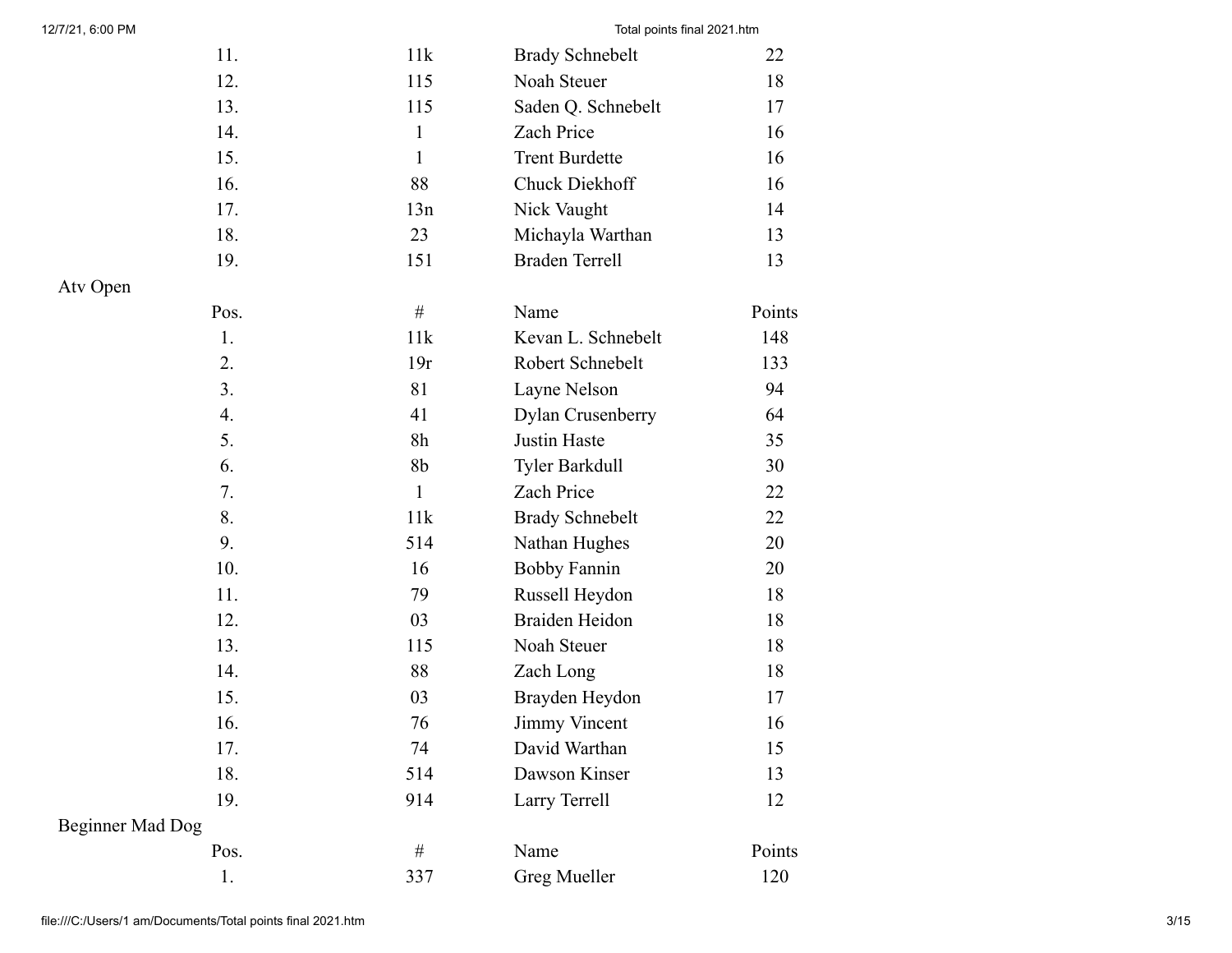| 2.   | 888              | <b>Brandon Thompson</b> | 110    |
|------|------------------|-------------------------|--------|
| 3.   | 13               | Josh Schawe             | 100    |
| 4.   | 29               | Benjamin Oldfield       | 77     |
| 5.   | 47e              | Eric Raterman           | 76     |
| 6.   | 12x              | Morgan Ganace           | 55     |
| 7.   | 62               | Landon Shepard          | 40     |
| 8.   | 21x              | Charlie Watson          | 39     |
| 9.   | 69f              | Brandon Skimmerhorn     | 38     |
| 10.  | 69j              | Mk Kenney               | 37     |
| 11.  | 22x              | Landen Carpenter        | 29     |
| 12.  | 107              | Jon Capal               | 29     |
| 13.  | 129              | <b>Benton Cook</b>      | 29     |
| 14.  | 21               | Dan Watson              | 27     |
| 15.  | 421              | <b>Brian Mages</b>      | 27     |
| 16.  | $\boldsymbol{0}$ | <b>Skinny Ricky</b>     | 22     |
| 17.  | 824              | Gavin Grow              | 22     |
| 18.  | 23               | Logan Jones             | 20     |
| 19.  | 9                | <b>Emily Carter</b>     | 20     |
| 20.  | 47               | Nicholas Spurrier       | 20     |
| 21.  | 47               | Zach Lamb               | 18     |
| 22.  | 21               | Luke Herrington         | 17     |
| 23.  | 824              | Seth Wilson             | 17     |
| 24.  | 33               | Cory Leist, Jr          | 17     |
| 25.  | $\mathbf{1}$     | <b>Tristen Binz</b>     | 16     |
| 26.  | 107              | Troy Whitaker           | 16     |
| 27.  | 141              | Long Yaunce             | 15     |
| 28.  | 22               | <b>Grant Hoeppner</b>   | 15     |
| 29.  | 55               | David Cunningham        | 15     |
| 30.  | 25               | Soloman Merui           | 13     |
| 31.  | 56               | <b>Scott Bosc</b>       | 12     |
| 32.  | 46               | Jason Spurrier          | 9      |
| Pos. | #                | Name                    | Points |

Clone Heavy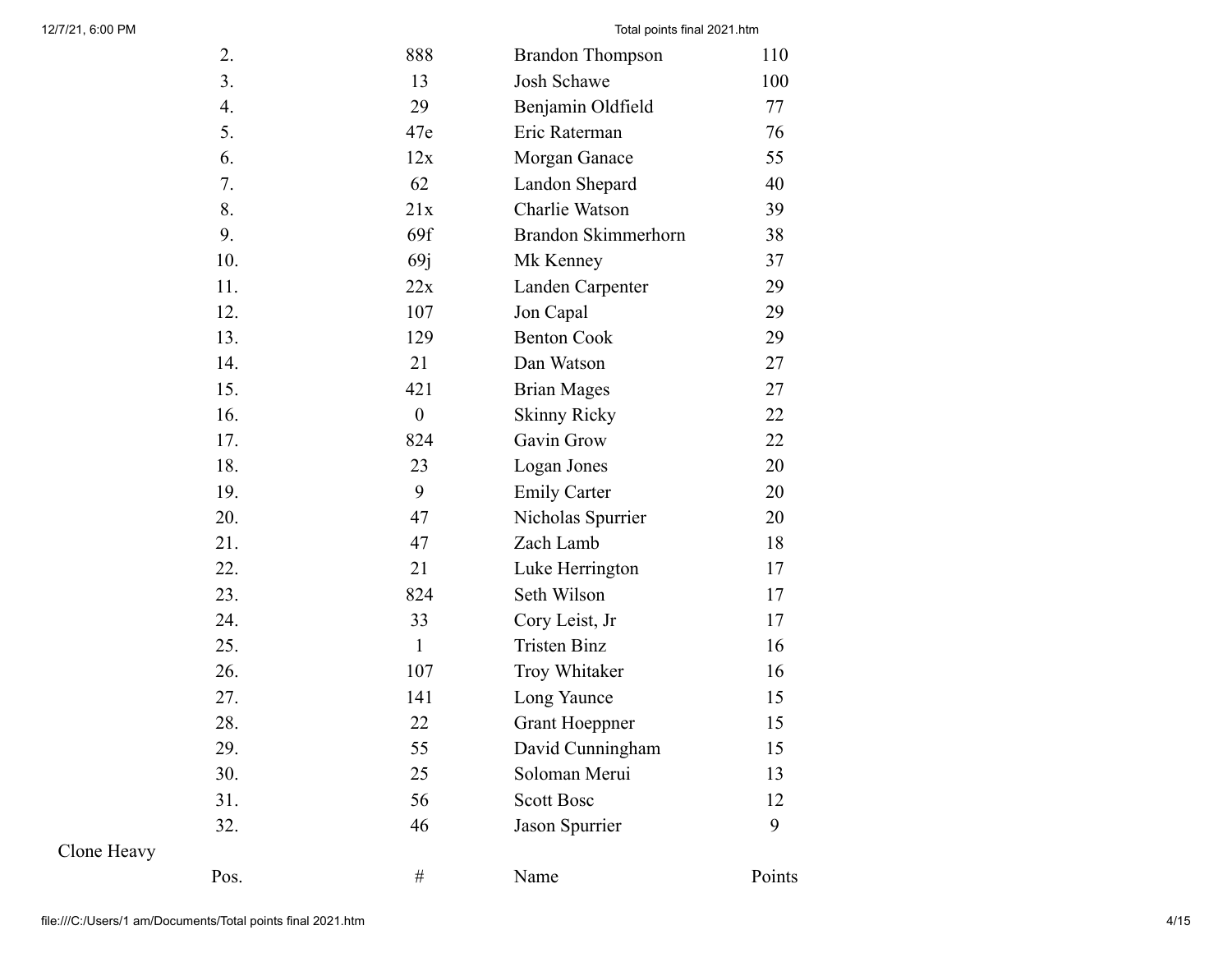| 1.   | 85              | Zach Morgan               | 125    |
|------|-----------------|---------------------------|--------|
| 2.   | 28              | <b>Brandon Combs</b>      | 120    |
| 3.   | 44              | Alex Bowman               | 90     |
| 4.   | 46              | Sean Murphy               | 79     |
| 5.   | 8               | Jakob Peelman             | 78     |
| 6.   | 77              | <b>Steve Andrew</b>       | 52     |
| 7.   | 51              | <b>Chuck Phiester</b>     | 41     |
| 8.   | 15              | <b>Buddy Hollmeyer</b>    | 40     |
| 9.   | 46x             | <b>Eddie Mcintosh</b>     | 38     |
| 10.  | 232             | <b>Bryce Foley</b>        | 36     |
| 11.  | 32              | Joe Thomas                | 34     |
| 12.  | 69              | Dennis Noppert            | 32     |
| 13.  | 731             | David Wetzel              | 29     |
| 14.  | 419             | Jim Fosht                 | 22     |
| 15.  | $\overline{4}$  | Paul Bushman              | 20     |
| 16.  | 18              | <b>Brian Bushman</b>      | 17     |
| 17.  | 18              | <b>Ryan Davies</b>        | 17     |
| 18.  | 42              | Jarrett Focht             | 16     |
| 19.  | $\overline{3}$  | Matt Martini              | 15     |
| 20.  | 93              | <b>Chad Downing</b>       | 15     |
| 21.  | 99              | Colby King                | 13     |
| 22.  | 56              | <b>Carson Bentley</b>     | 12     |
| 23.  | 88y             | Robby Young               | 11     |
| Pos. | $\#$            | Name                      | Points |
| 1.   | 19 <sub>g</sub> | <b>Brady Godwin</b>       | 165    |
| 2.   | 24              | Jeff Grieser              | 164    |
| 3.   | 44              | Alex Bowman               | 125    |
| 4.   | 55x             | <b>Chase Bentley</b>      | 93     |
| 5.   | 07              | Chris Whiteaker           | 90     |
| 6.   | 34              | Miles Inman               | 71     |
| 7.   | 94              | <b>Jonathon Patterson</b> | 68     |
| 8.   | 55              | Dustin Bauer              | 56     |

Clone Medium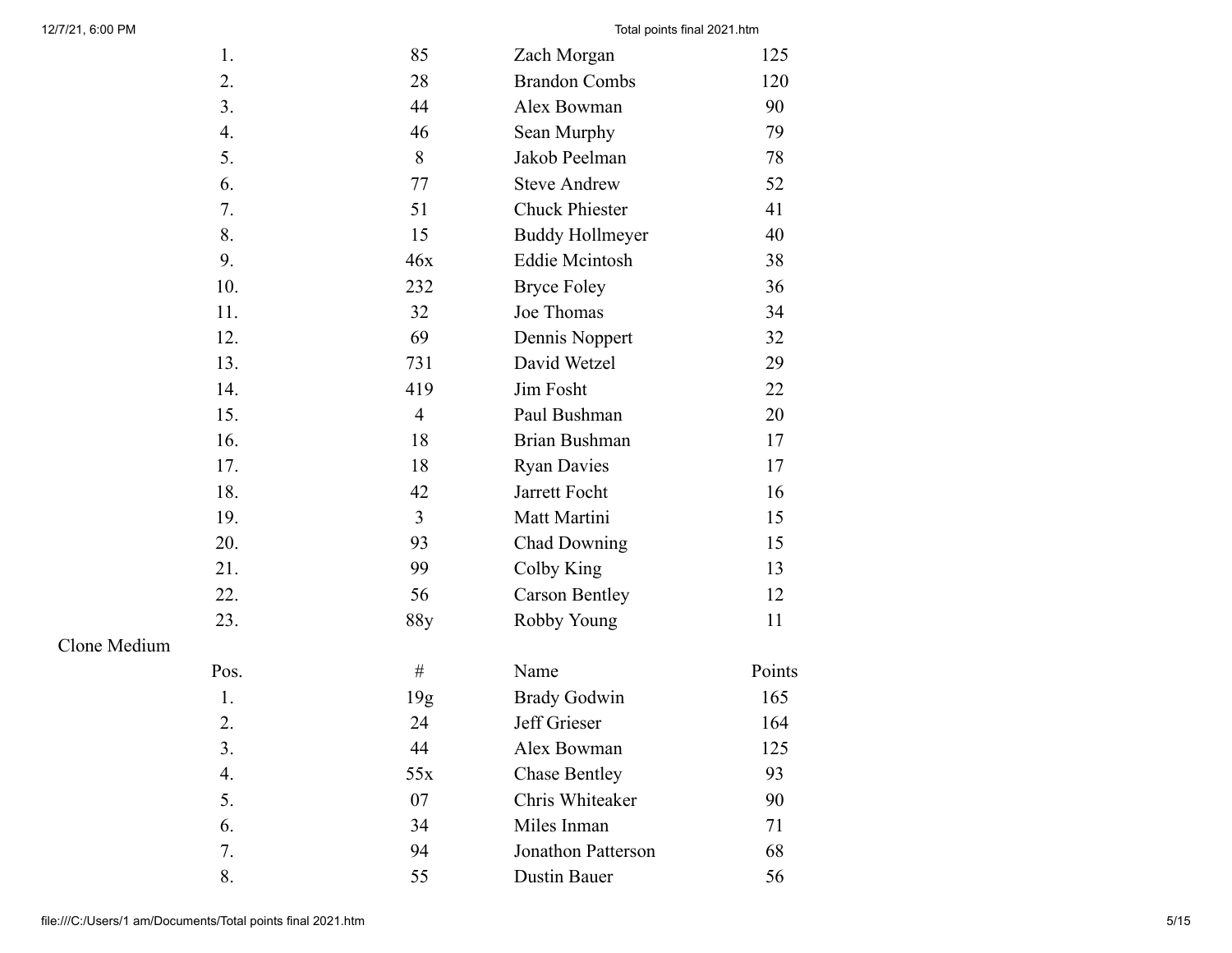| 9.                | 118    | Lexy Elza              | 50     |
|-------------------|--------|------------------------|--------|
| 10.               | 33     | Sarah Westerfeld       | 49     |
| 11.               | 28     | <b>Brandon Combs</b>   | 42     |
| 12.               | 90     | Dustin Fryer           | 41     |
| 13.               | 46x    | <b>Eddie Mcintosh</b>  | 30     |
| 14.               | 15     | <b>Buddy Hollmeyer</b> | 30     |
| 15.               | 85     | Zach Morgan            | 23     |
| 16.               | 89     | <b>Grant Hiler</b>     | 20     |
| 17.               | 419    | Jim Fosht              | 17     |
| 18.               | 118    | Nieshl Patrick         | 16     |
| 19.               | 99     | Victor Garcia          | 15     |
| 20.               | 8      | Jakob Peelman          | 15     |
| 21.               | 56     | Vandon Smith           | 14     |
| 22.               | 75     | <b>Ricky Bernanrd</b>  | 14     |
| 23.               | 10x    | <b>Charles Zender</b>  | 13     |
| 24.               | 88y    | Robby Young            | 13     |
| 25.               | 32     | Jordan Lanham          | 12     |
| 26.               | 42     | Jarrett Focht          | 11     |
| 27.               | 15     | Joe Warning            | 11     |
| 28.               | 10x    | Vandon Smith           | $8\,$  |
| 29.               | 99     | Colby King             | $8\,$  |
| 30.               | 22     | <b>Bud Swift</b>       | 6      |
| 31.               | 10x    | Charles Zehnder        | 6      |
| Clone Super Heavy |        |                        |        |
| Pos.              | #      | Name                   | Points |
| 1.                | 28     | <b>Brandon Combs</b>   | 44     |
| 2.                | 77     | <b>Steve Andrew</b>    | 37     |
| 3.                | 51     | <b>Chuck Phiester</b>  | 33     |
| 4.                | 118    | Seth Wilkerson         | 22     |
| 5.                | $\tau$ | Jordan Less            | 20     |
| 6.                | 232    | <b>Bryce Foley</b>     | 18     |
| 7.                | 46     | Sean Murphy            | 18     |
| 8.                | 202    | Andy Buckler           | 15     |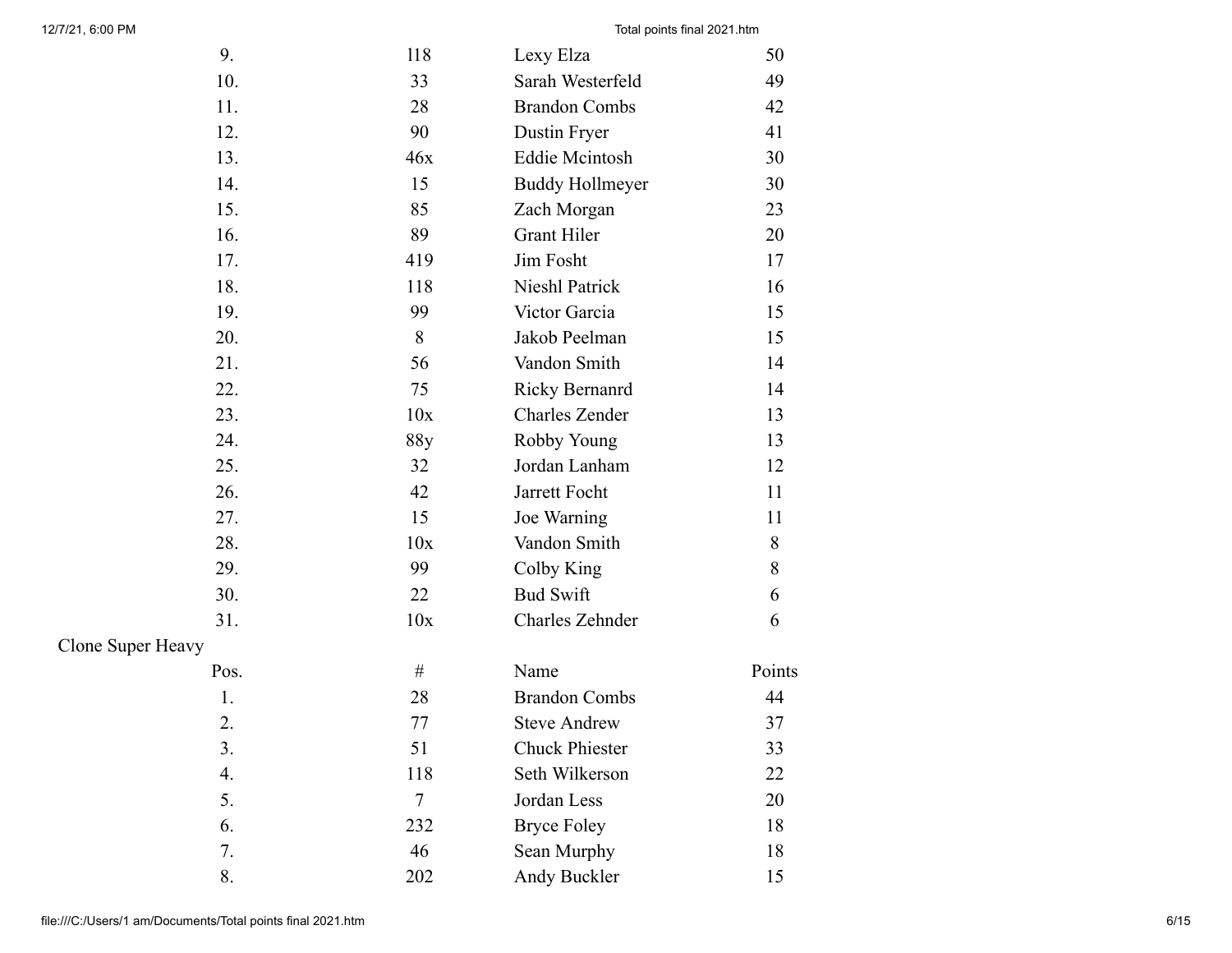| 12/7/21, 6:00 PM |      |                | Total points final 2021.htm |        |
|------------------|------|----------------|-----------------------------|--------|
|                  | 9.   | 93             | Sandy Schnebelt             | 14     |
| Hooligans        |      |                |                             |        |
|                  | Pos. | $\#$           | Name                        | Points |
|                  | 1.   | 85             | Tate Evelyn                 | 40     |
|                  | 2.   | 22             | Chaz Meiman, jr.            | 22     |
|                  | 3.   | 541            | Kyle James                  | 20     |
|                  | 4.   | 88             | Joe Matthews, Jr            | 17     |
| Junior 1         |      |                |                             |        |
|                  | Pos. | $\#$           | Name                        | Points |
|                  | 1.   | 33e            | <b>Easton Mckittrick</b>    | 124    |
|                  | 2.   | 18             | Nathan Nohl                 | 110    |
|                  | 3.   | 5              | <b>Connor Perry</b>         | 66     |
|                  | 4.   | 4z             | Zach Roell                  | 62     |
|                  | 5.   | 99g            | <b>Grant Mckittrick</b>     | 36     |
|                  | 6.   | 98             | Ari Hicks                   | 28     |
|                  | 7.   | 48             | Hunter Collins              | 28     |
|                  | 8.   | $\overline{4}$ | Macy Staton                 | 20     |
|                  | 9.   | 5              | Mason Baylor                | 18     |
|                  | 10.  | 11             | Wyatt M                     | 18     |
|                  | 11.  | 19             | Hunter Bpowman              | 18     |
|                  | 12.  | $\mathbf{1}$   | Parker Neal                 | 17     |
|                  | 13.  | $\tau$         | <b>Dylan Harding</b>        | 17     |
|                  | 14.  | r1             | Maverick Brison             | 17     |
|                  | 15.  | 11             | Wyatt Mchindrick            | 16     |
| Junior 2         |      |                |                             |        |
|                  | Pos. | $\#$           | Name                        | Points |
|                  | 1.   | $10\,$         | Justin Lanter               | 148    |
|                  | 2.   | 22             | Morgan Westerfeld           | 118    |
|                  | 3.   | $\overline{3}$ | Jake Roell                  | 59     |
|                  | 4.   | 24             | Cru Spille                  | 53     |
|                  | 5.   | c21            | Cameron Whitaker            | 53     |
|                  | 6.   | $\overline{2}$ | Lexie Bishop                | 49     |
|                  | 7.   | $70\,$         | Joseph Noppert              | 44     |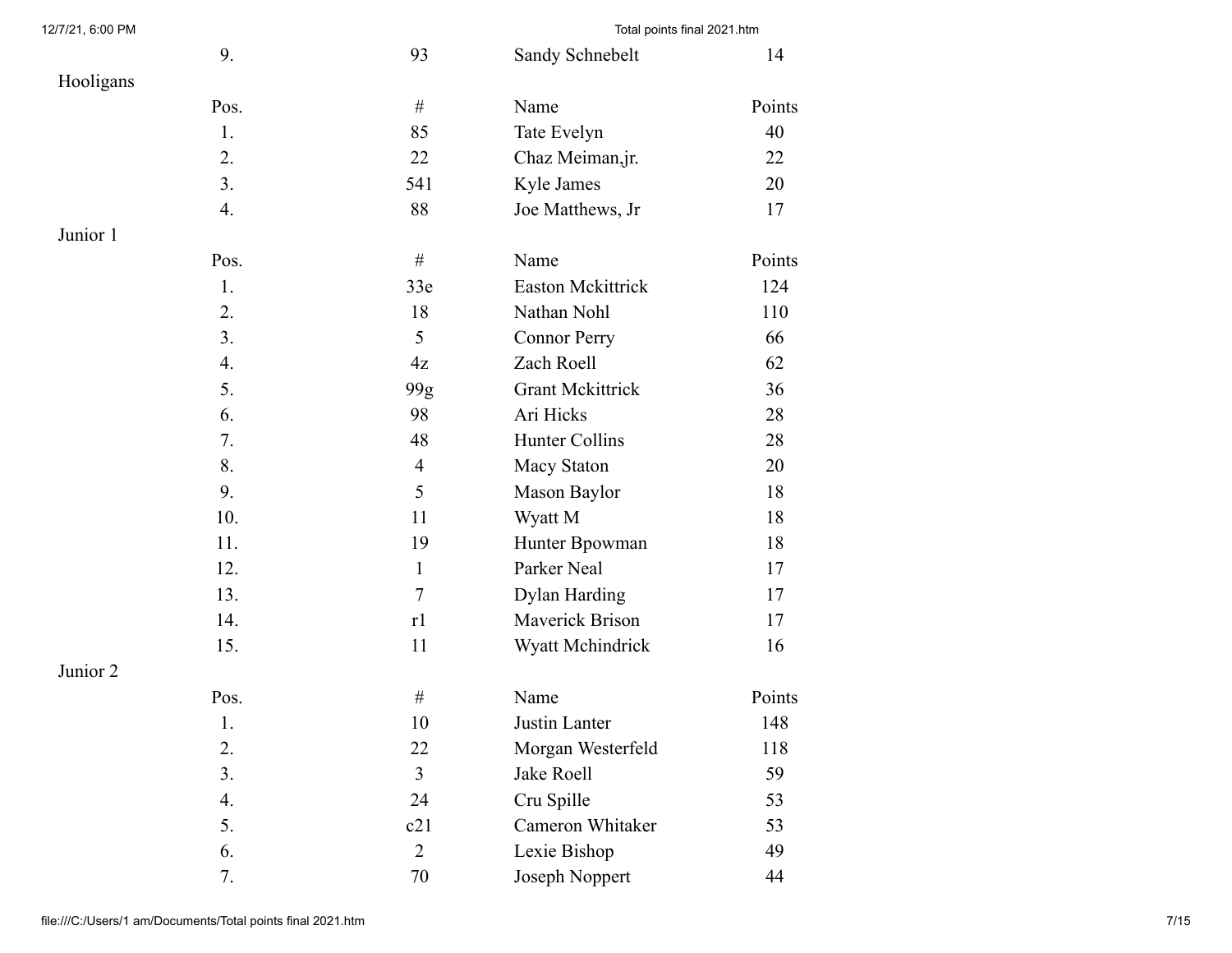| 8.               | 31             | <b>Carson Noppert</b>   | 43     |
|------------------|----------------|-------------------------|--------|
| 9.               | $\overline{7}$ | <b>Dylan Harding</b>    | 36     |
| 10.              | $\mathbf{1}$   | <b>Blake Glaze</b>      | 32     |
| 11.              | 23             | <b>Ben Kramer</b>       | 31     |
| 12.              | $\mathbf{1}$   | Peyton Neal             | 17     |
| 13.              | 20             | <b>Baylor Matthew</b>   | 14     |
| Junior 3         |                |                         |        |
| Pos.             | $\#$           | Name                    | Points |
| 1.               | 19g            | <b>Brady Godwin</b>     | 168    |
| 2.               | 75             | Ricky Bernanrd          | 168    |
| 3.               | 19             | Mayson Westerfeld       | 105    |
| 4.               | 12             | Adam Nohl               | 100    |
| 5.               | 3              | Landen Cain             | 90     |
| 6.               | 9              | Joe Lanter              | 76     |
| 7.               | 8              | Jakob Peelman           | 62     |
| 8.               | 55x            | Johnny Aildasani        | 30     |
| 9.               | 20             | Nikolus Reynolds        | 30     |
| 10.              | b3             | <b>Bristol Whitaker</b> | 28     |
| 11.              | 01             | Kelly Spires            | 15     |
| 12.              | 20             | Allison Bowman          | 13     |
| Junior Sportsman |                |                         |        |
| Pos.             | $\#$           | Name                    | Points |
| 1.               | 98             | Ari Hicks               | 84     |
| 2.               | 48             | Hunter Collins          | 84     |
| 3.               | $\tau$         | Daniel Cloud            | 42     |
| 4.               | 5              | <b>Connor Perry</b>     | 22     |
| Kid Kart         |                |                         |        |
| Pos.             | $\#$           | Name                    | Points |
| 1.               | 0 <sub>h</sub> | Owen Hammond            | 108    |
| 2.               | 99g            | <b>Grant Mckittrick</b> | 84     |
| 3.               | 95             | Chase Westerfeld        | 75     |
| 4.               | 8              | Corbin Stotts           | 36     |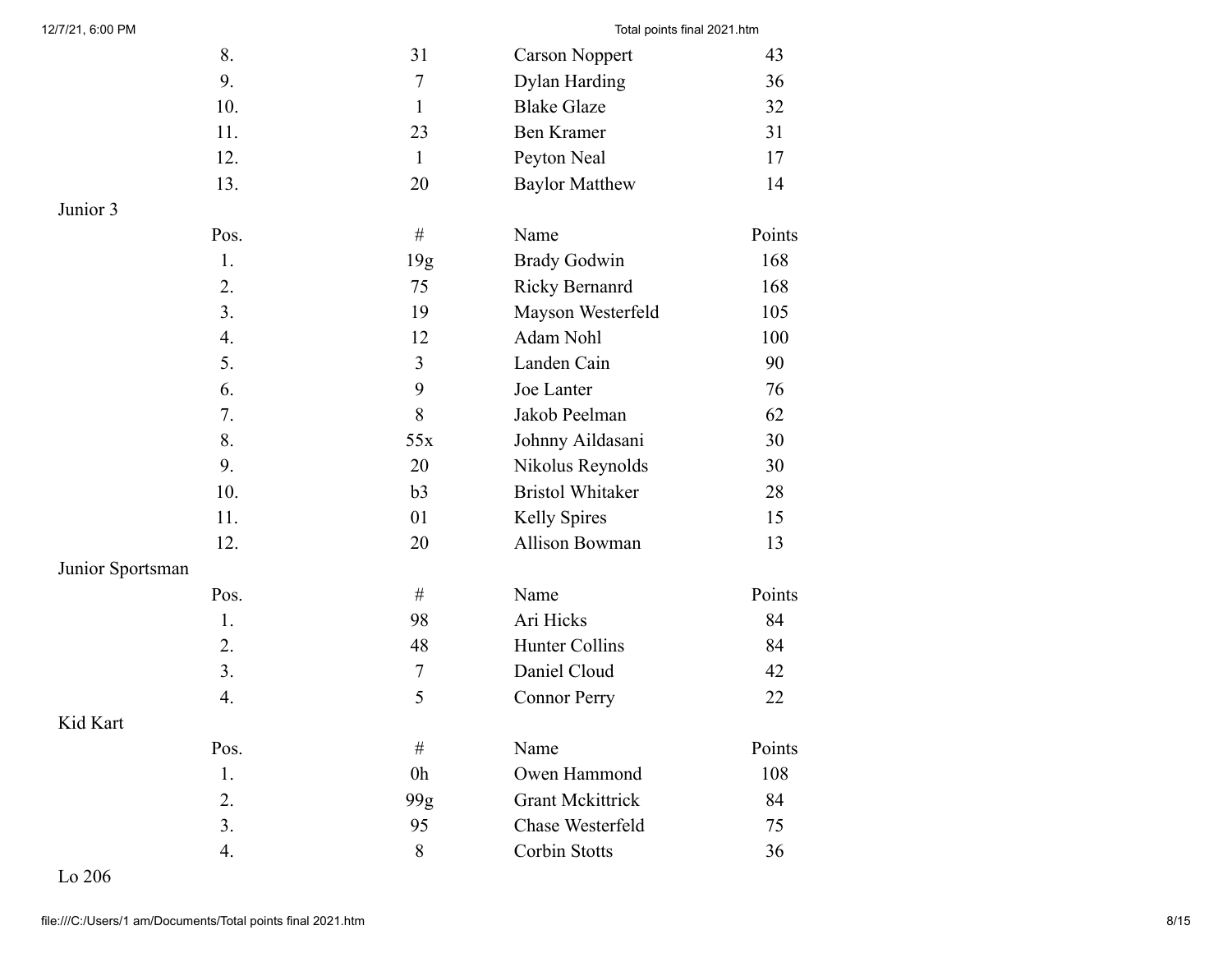| Pos.              | $\#$           | Name                  | Points |
|-------------------|----------------|-----------------------|--------|
| 1.                | 56             | Bryan Rose            | 66     |
| Open Money 250+   |                |                       |        |
| Pos.              | $\#$           | Name                  | Points |
| 1.                | 33f            | Clarke Morian         | 134    |
| 2.                | 12             | Aidan Brown           | 129    |
| 3.                | 243            | Jared Lowe            | 126    |
| 4.                | 48             | Trent T. Lowe         | 121    |
| 5.                | 44             | Cameron Smith         | 82     |
| 6.                | 85             | Layne Walters         | 61     |
| 7.                | 26x            | Brandon Wilhelm       | 51     |
| 8.                | 824            | Gavin Grow            | 47     |
| 9.                | 30             | Coy Matthews          | 46     |
| 10.               | 21             | <b>Trevor Brunner</b> | 34     |
| 11.               | 61             | Kasey R. Sciscoe      | 33     |
| 12.               | 42             | Jeremiah Duffy        | 31     |
| 13.               | 141            | Luke Allen            | 29     |
| 14.               | $\overline{7}$ | Adam Bond             | 25     |
| 15.               | 157            | Ian Wolfe             | 20     |
| 16.               | 23             | Logan Jones           | 17     |
| 17.               | $\overline{4}$ | David Kurek           | 16     |
| 18.               | 88             | Dillian Robbers       | 13     |
| 19.               | 110            | Charles J. Winegar    | 12     |
| 20.               | 66             | Casey J. Chisham      | 11     |
| 21.               | 82x            | <b>Steven Glasgow</b> | 11     |
| 22.               | 48x            | Sam Lowe              | 10     |
| Open Singles 250+ |                |                       |        |
| Pos.              | $\#$           | Name                  | Points |
| 1.                | 33f            | Clarke Morian         | 134    |
| 2.                | 12             | Aidan Brown           | 134    |
| 3.                | 243            | Jared Lowe            | 118    |
| 4.                | 48             | Trent T. Lowe         | 118    |
| 5.                | 44             | Cameron Smith         | 82     |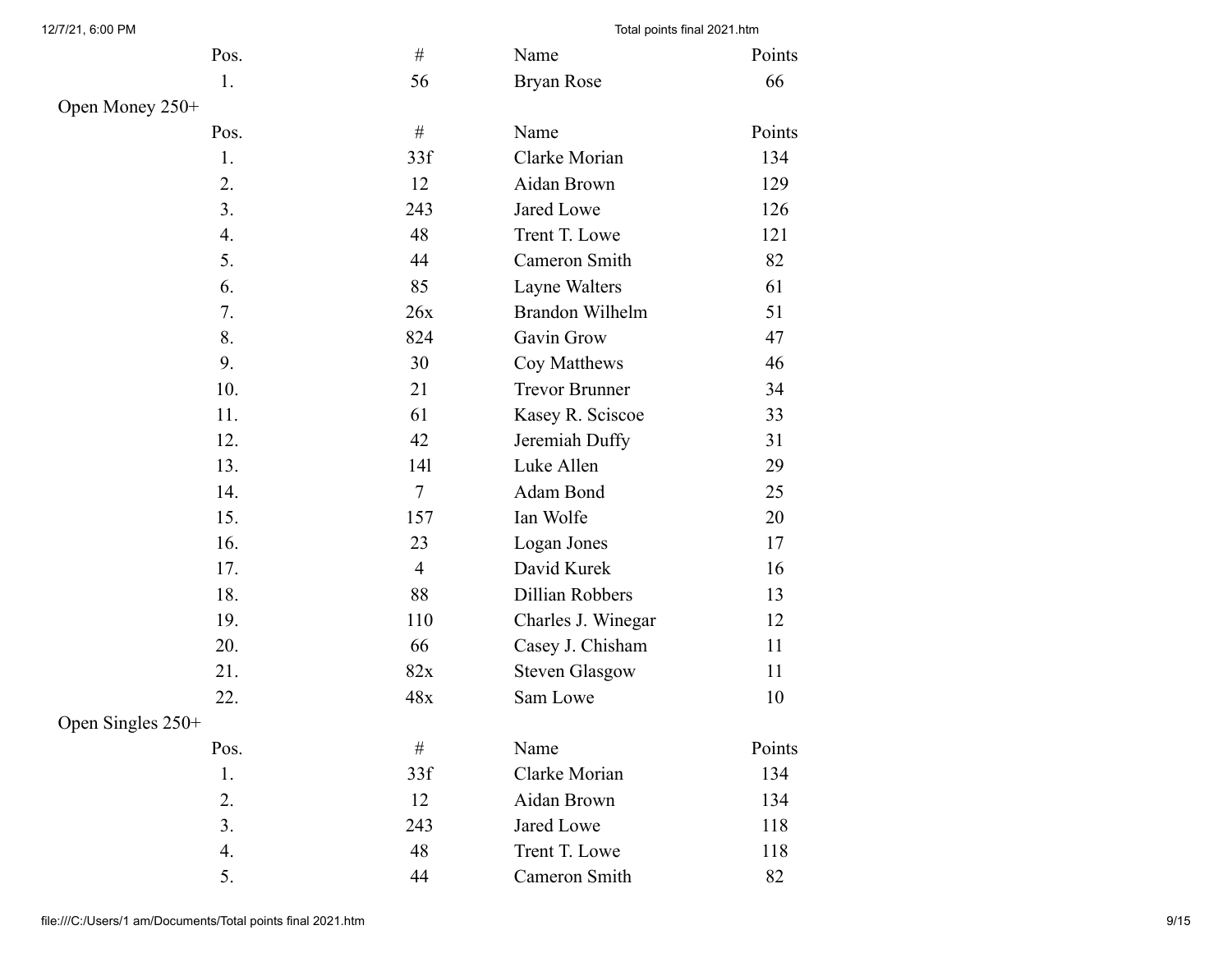| 6.   | 824            | Gavin Grow             | 53     |
|------|----------------|------------------------|--------|
| 7.   | 26x            | Brandon Wilhelm        | 47     |
| 8.   | 21             | <b>Trevor Brunner</b>  | 36     |
| 9.   | 85             | Layne Walters          | 33     |
| 10.  | 42             | Jeremiah Duffy         | 31     |
| 11.  | 141            | Luke Allen             | 30     |
| 12.  | 61             | Kasey R. Sciscoe       | 30     |
| 13.  | 13             | <b>Josh Schawe</b>     | 27     |
| 14.  | $\overline{7}$ | Adam Bond              | 26     |
| 15.  | 22x            | Landen Carpenter       | 23     |
| 16.  | 30             | Coy Matthews           | 20     |
| 17.  | 157            | Ian Wolfe              | 18     |
| 18.  | 22             | Chaz Meiman, jr.       | 18     |
| 19.  | $\overline{4}$ | David Kurek            | 16     |
| 20.  | 110            | Charles J. Winegar     | 16     |
| 21.  | 62             | <b>Tyler Shepard</b>   | 15     |
| 22.  | 88             | Dillian Robbers        | 14     |
| 23.  | 48x            | Kaden P. Lowe          | 14     |
| 24.  | 13             | Sarah Dixon            | 13     |
| 25.  | 40             | Ben Groh               | 12     |
| 26.  | 23             | Logan Jones            | 11     |
| 27.  | 48x            | Sam Lowe               | 10     |
| 28.  | 202            | Andy Buckler           | 8      |
| 29.  | 66             | Casey J. Chisham       | 7      |
| Pos. | #              | Name                   | Points |
| 1.   | 9              | <b>Chuck Oakes</b>     | 116    |
| 2.   | 21             | Clint Sheffield        | 114    |
| 3.   | 471            | <b>Randy Oakes</b>     | 86     |
| 4.   | 62             | <b>Tyler Shepard</b>   | 62     |
| 5.   | 150            | Scott Sheehan          | 53     |
| 6.   | 19             | Marvin Gardner         | 53     |
| 7.   | 12             | <b>Frances Ganance</b> | 50     |

Over 30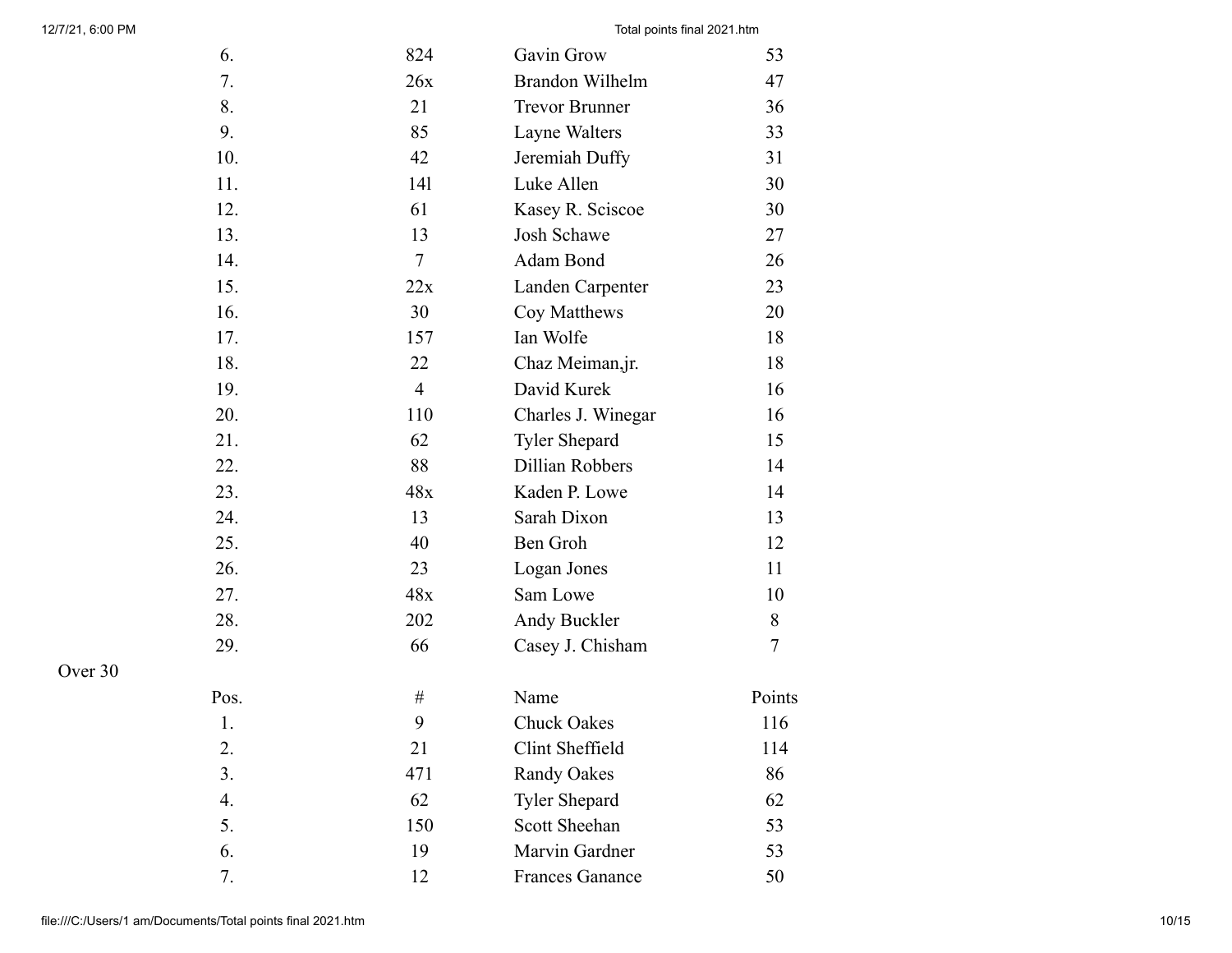| 8.   | 69  | Josh Skimmerhorn           | 40     |
|------|-----|----------------------------|--------|
| 9.   | 824 | Wes Mcintosh               | 39     |
| 10.  | 48x | Sam Lowe                   | 38     |
| 11.  | 30  | Coy Matthews               | 22     |
| 12.  | 824 | <b>Wesley Mcintosh</b>     | 20     |
| 13.  | 150 | Derek Sheehan              | 20     |
| 14.  | 88  | Joe Matthews, Sr           | 17     |
| 15.  | 92  | Kevin Hilbert              | 17     |
| 16.  | 69f | <b>Brandon Skimmerhorn</b> | 15     |
| 17.  | 55n | <b>Austin Zentmyer</b>     | 15     |
| 18.  | 33  | <b>Mitch Barnes</b>        | 14     |
| 19.  | 40  | Ben Groh                   | 12     |
| 20.  | 84s | Mike Skimmerhorn           | 12     |
| 21.  | 202 | Joe Buckler                | 11     |
| 22.  | 68  | <b>Tony Bauer</b>          | 8      |
| 23.  | 18  | Ben Cook                   | 7      |
| 24.  | 88  | Joe Matthews, Jr           | 6      |
| Pos. | #   | Name                       | Points |
| 1.   | 824 | Luther Allen               | 131    |
| 2.   | 9   | <b>Chuck Oakes</b>         | 108    |
| 3.   | 471 | <b>Randy Oakes</b>         | 73     |
| 4.   | 12  | <b>Frances Ganance</b>     | 68     |
| 5.   | 71  | Jim Procopio               | 64     |
| 6.   | 19  | Marvin Gardner             | 40     |
| 7.   | 74  | Ron Lewis                  | 37     |
| 8.   | 17  | Chris Pennington           | 31     |
| 9.   | 55z | Wayne Zentmyer             | 22     |
| 10.  | 88  | Joe Matthews, Sr           | 18     |
| 11.  | 82x | <b>Steven Glasgow</b>      | 17     |
| 12.  | 33  | <b>Mitch Barnes</b>        | 16     |
| 13.  | 92f | <b>Jack Turner</b>         | 14     |
| 14.  | 88  | Joe Matthews, Jr           | 14     |

Over 50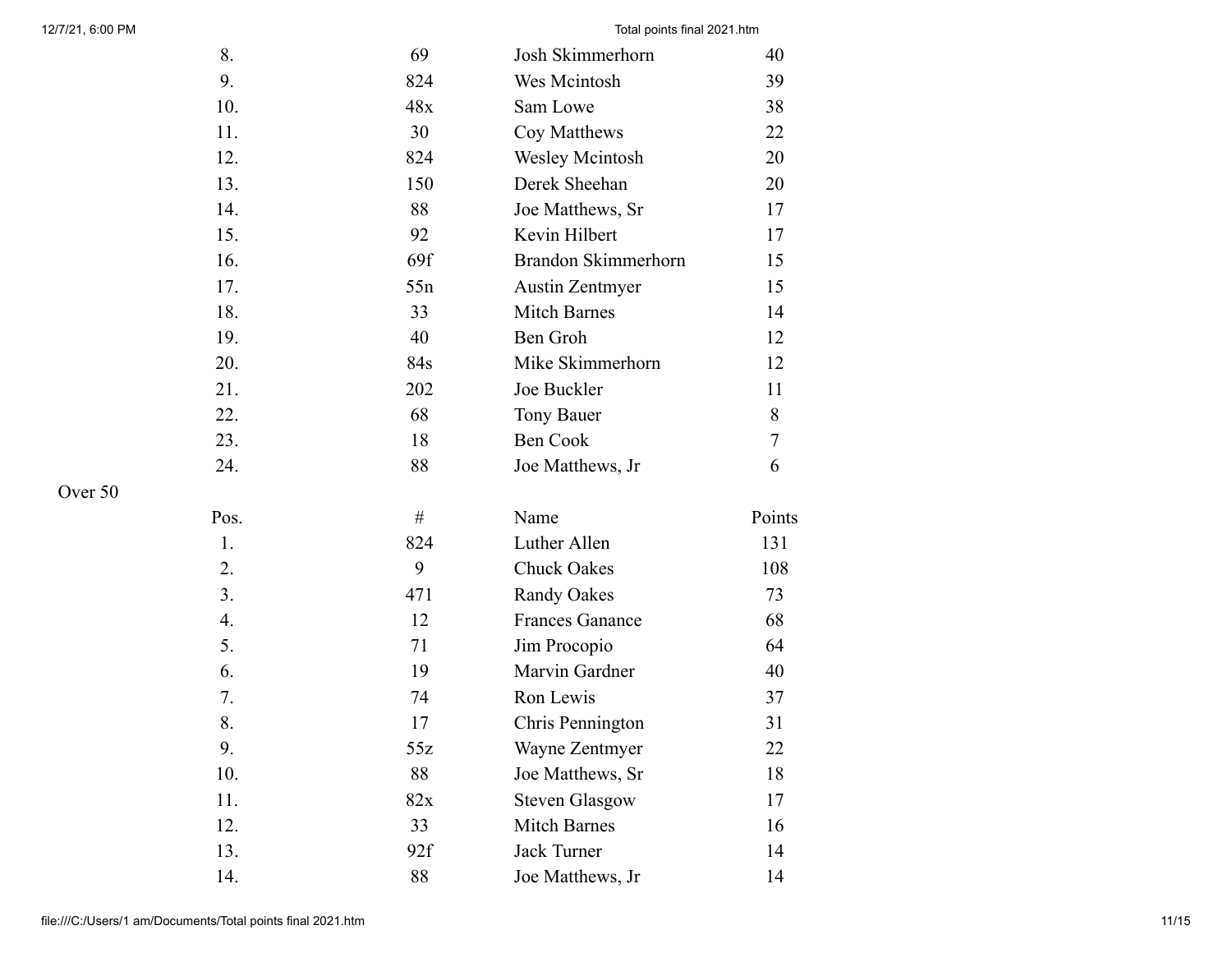| 15.                        | 84s              | Mike Skimmerhorn       | 13     |
|----------------------------|------------------|------------------------|--------|
| Pw50 Stock                 |                  |                        |        |
| Pos.                       | $\#$             | Name                   | Points |
| 1.                         | 303              | Preston Rodriguez      | 66     |
| 2.                         | 814              | Mckenzie Jaques        | 40     |
| 3.                         | 13               | Lyla Rodriguez         | 37     |
| 4.                         | $\mathbf{1}$     | Ryder York             | 22     |
| 5.                         | 22               | <b>Skylar Rose</b>     | 22     |
| 6.                         | 007              | Henry Roessler         | 18     |
| 7.                         | 007              | <b>Audrey Roessler</b> | 18     |
| Rwyb                       |                  |                        |        |
| Pos.                       | $\#$             | Name                   | Points |
| 1.                         | 57               | Nik Brown              | 93     |
| 2.                         | 12               | Zayden Jameson         | 64     |
| 3.                         | 43               | Liam Wiley             | 58     |
| 4.                         | 20s              | Jordan Stotts          | 42     |
| 5.                         | 55               | <b>Dustin Bauer</b>    | 39     |
| 6.                         | 17               | <b>Trent Starrett</b>  | 22     |
| 7.                         | 5                | Kyle Willis            | 22     |
| 8.                         | $00\,$           | Darral Brook           | 20     |
| 9.                         | 14               | Madison Rigabar        | 20     |
| 10.                        | 9                | <b>Scott Ramey</b>     | 18     |
| 11.                        | $\boldsymbol{7}$ | Graylan Prince         | 18     |
| Scott Warning Tribute Race |                  |                        |        |
| Pos.                       | $\#$             | Name                   | Points |
| 1.                         | 32               | Kyle Garland           | 22     |
| 2.                         | 20s              | Jordan Stotts          | 20     |
| 3.                         | 9                | <b>Scott Ramey</b>     | 18     |
| 4.                         | 11               | Bobby Garland, Jr      | 17     |
| 5.                         | 15               | Joe Warning            | 15     |
| 6.                         | 44               | Alex Bowman            | 14     |
| 7.                         | 14               | Madison Rigabar        | 13     |
| 8.                         | 3                | Andrew M. Butler       | 12     |

12/7/21, 6:00 PM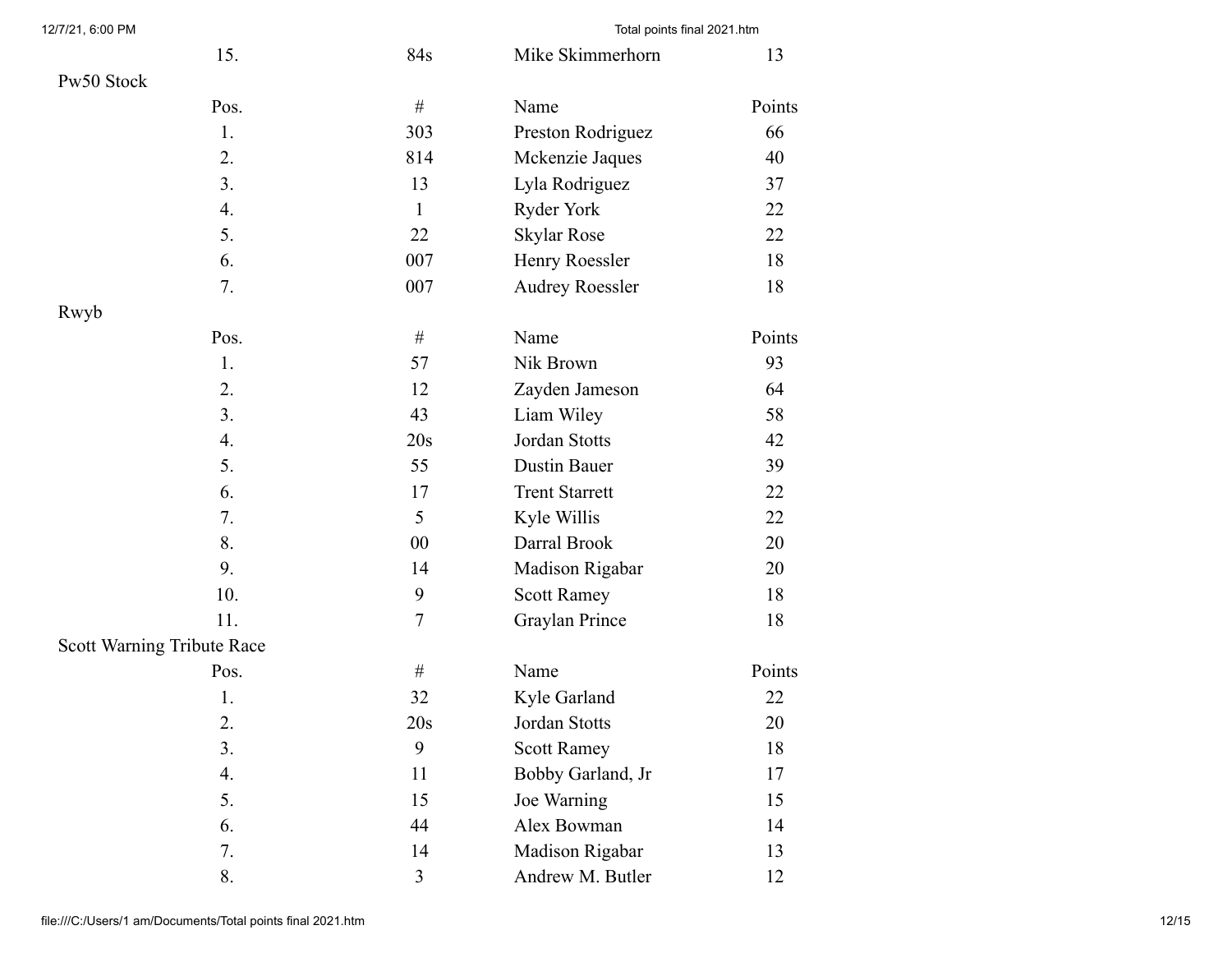| 9.                           | $00\,$           | Darral Brook          | 11     |
|------------------------------|------------------|-----------------------|--------|
| 10.                          | 46x              | <b>Eddie Mcintosh</b> | 10     |
| 11.                          | 55               | <b>Dustin Bauer</b>   | 9      |
| 12.                          | 57               | Nik Brown             | $8\,$  |
| <b>Stock Appering Import</b> |                  |                       |        |
| Pos.                         | $\#$             | Name                  | Points |
| 1.                           | 28               | Kelly Ernst           | 103    |
| 2.                           | 14               | Madison Rigabar       | 99     |
| 3.                           | 55               | Robert Oliver         | 76     |
| 4.                           | 127              | Josiah Goins          | 72     |
| 5.                           | 18               | <b>Ryan Davies</b>    | 39     |
| 6.                           | 27               | Nathan Blanton        | 31     |
| 7.                           | 17               | Josh Bell             | 22     |
| 8.                           | $\tau$           | Jordan Less           | 22     |
| 9.                           | 528              | Chas Spires           | 20     |
| 10.                          | 232              | <b>Bryce Foley</b>    | 20     |
| 11.                          | 90               | Chris Nerlinger       | 18     |
| 12.                          | 32               | Nick Jones            | 17     |
| 13.                          | 30 <sub>b</sub>  | Kaylie Shafferd       | 16     |
| 14.                          | 7p               | Aribella Prince       | 15     |
| <b>Stock Mad Dog</b>         |                  |                       |        |
| Pos.                         | $\#$             | Name                  | Points |
| 1.                           | 337              | Greg Mueller          | 124    |
| 2.                           | 13               | Josh Schawe           | 106    |
| 3.                           | 29               | Benjamin Oldfield     | 88     |
| 4.                           | $\boldsymbol{0}$ | <b>Skinny Ricky</b>   | 80     |
| 5.                           | 12x              | Morgan Ganace         | 76     |
| 6.                           | 62               | Landon Shepard        | 44     |
| 7.                           | 106              | George Duchaine       | 40     |
| 8.                           | 22x              | Landen Carpenter      | 33     |
| 9.                           | 21               | Luke Herrington       | 20     |
| 10.                          | 141              | Long Yaunce           | 18     |
| 11.                          | 55               | David Cunningham      | 16     |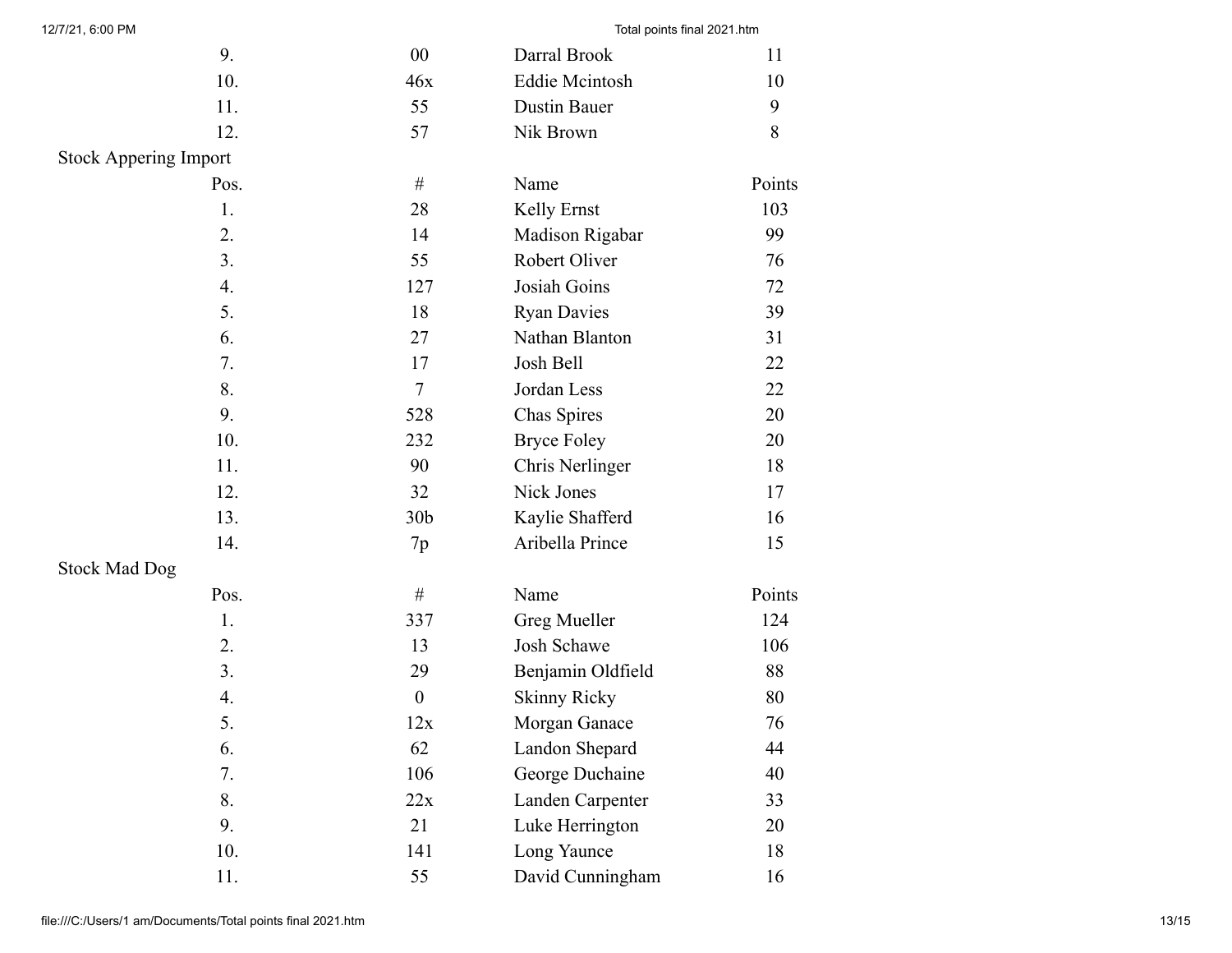| 12.                      | 16x              | Lucas Dilingham         | 15     |
|--------------------------|------------------|-------------------------|--------|
| <b>Unlimited Mad Dog</b> |                  |                         |        |
| Pos.                     | $\#$             | Name                    | Points |
| 1.                       | 12               | Aidan Brown             | 174    |
| 2.                       | 33f              | Clarke Morian           | 117    |
| 3.                       | 21               | Clint Sheffield         | 111    |
| 4.                       | 12               | <b>Bruce Demske</b>     | 110    |
| 5.                       | 888              | <b>Brandon Thompson</b> | 75     |
| 6.                       | 69f              | Brandon Skimmerhorn     | 68     |
| 7.                       | 13               | Josh Schawe             | 63     |
| 8.                       | $\boldsymbol{0}$ | <b>Skinny Ricky</b>     | 61     |
| 9.                       | 150              | Scott Sheehan           | 61     |
| 10.                      | 47e              | Eric Raterman           | 59     |
| 11.                      | 824              | Gavin Grow              | 54     |
| 12.                      | 29               | Benjamin Oldfield       | 48     |
| 13.                      | 337              | Greg Mueller            | 42     |
| 14.                      | 824              | Wes Mcintosh            | 34     |
| 15.                      | 12               | <b>Frances Ganance</b>  | 34     |
| 16.                      | 86               | Thomas Gessendorf       | 32     |
| 17.                      | 21x              | Charlie Watson          | 31     |
| 18.                      | 815              | Pat Kenney              | 30     |
| 19.                      | 12x              | Morgan Ganace           | 26     |
| 20.                      | 824              | Wesley Mcintosh         | 20     |
| 21.                      | 22x              | Landen Carpenter        | 19     |
| 22.                      | 106              | George Duchaine         | 18     |
| 23.                      | 421              | <b>Brian Mages</b>      | 13     |
| 24.                      | 69               | Josh Skimmerhorn        | 13     |
| 25.                      | 47               | Zach Lamb               | 12     |
| 26.                      | 33               | Eli Banish              | 12     |
| 27.                      | 107              | Troy Whitaker           | 11     |
| 28.                      | 33               | Cory Leist, Jr          | 10     |
| 29.                      | 55n              | <b>Austin Zentmyer</b>  | 9      |
| 30.                      | 21               | Dan Watson              | 7      |